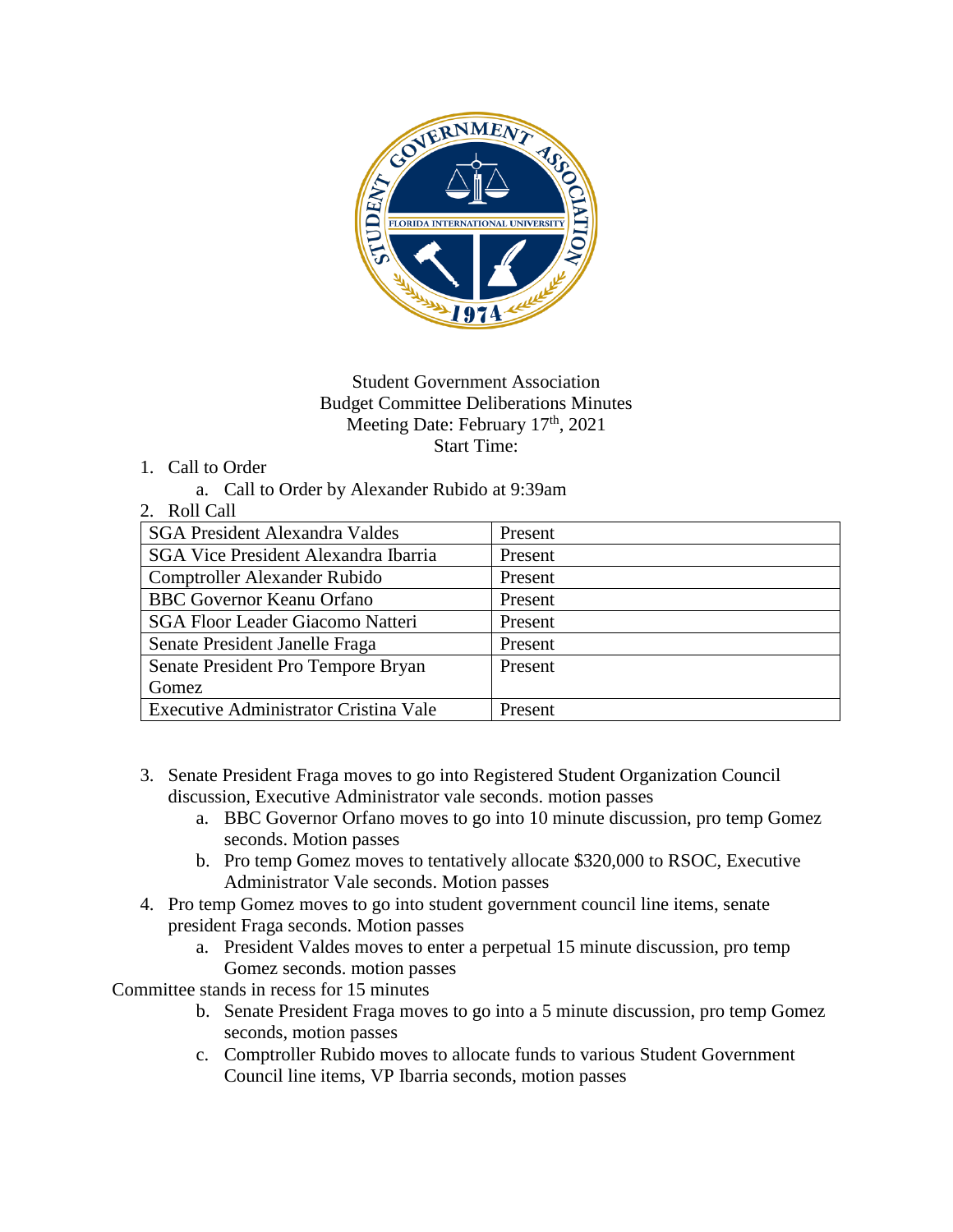- 5. Senate President Fraga moves to go to Student Government BBC Office, president Valdes seconds, motion passes
	- a. Floor Leader Natteri moves to enter a 5 minute discussion, senate president Fraga seconds, motion passes
	- b. Pro temp Gomez moves to close discussion, senate president Fraga seconds, motion passes
	- c. Pro temp Gomez moves to tentatively allocate \$66,465 to SGA BBC Office, Floor Leader Natteri seconds
- 6. Executive administrator Vale moves to go to SGA MMC Office, VP Ibarria seconds, motion passes
	- a. Executive Administrator Vale moves to tentatively allocate \$132,402 to SGA MMC Office, Senate President Fraga seconds. Motion passes
- 7. Senate president fraga moves to go to Student Creative & Media, Executive Administrator Vale seconds. motion passes
	- a. pro temp Gomez moves to enter a 5 minute discussion, senate president Fraga seconds. Motion passes
	- b. Executive Administrator vale moves to close discussion, BBC governor Orfano seconds, motion passes
	- c. executive administrator Vale moves to tentatively \$42,200 senate president Fraga seconds. Motion passes
	- d. Executive Administrator Vale moves to amend previous statement to allocate \$42,818. Pro temp Gomez seconds, motion passes
- 8. Executive Administrator Vale moves to go to Black Student Union, senate president Fraga seconds, motion passes
	- a. Executive administrator Vale moves to enter 5 minute discussion, VP Ibarria seconds. motion passes
	- b. BBC Governor Orfano moves to close discussion, floor leader Natteri seconds. Motion passes
	- c. BBC Governor Orfano moves to allocate \$146,645 to BSU, Floor Leader Natteri seconds. Motion passes
- 9. Fraga moves to go to campus life programming BBC, vale seconds. Motion passes
	- a. Pro temp Gomez moves to enter 5 minute discussion, executive administrator vale seconds. Motion passes
- 10. Orfano moves to go to FIU @ I-75, floor leader natteri seconds. Motion passes
	- a. Orfano moves to enter 5 minute discussion, senate president fraga seconds. Motion passes
	- b. Pro temp Gomez moves to allocate \$52,000 to FIU @ I-75, Executive Administrator Vale seconds. Motion passes
- 11. President valdes moves to go to student affairs graduate association, VP Ibarria seconds. Motion passes
	- a. Senate president fraga moves to enter 5 minute discussion, pro temp Gomez seconds, motion passes
	- b. Pro temp Gomez moves to close discussion, VP Ibarria seconds. Motion passes
	- c. Pro temp Gomez moves to tentatively allocate \$10,249 to student affairs graduate association, senate president Fraga seconds, motion passes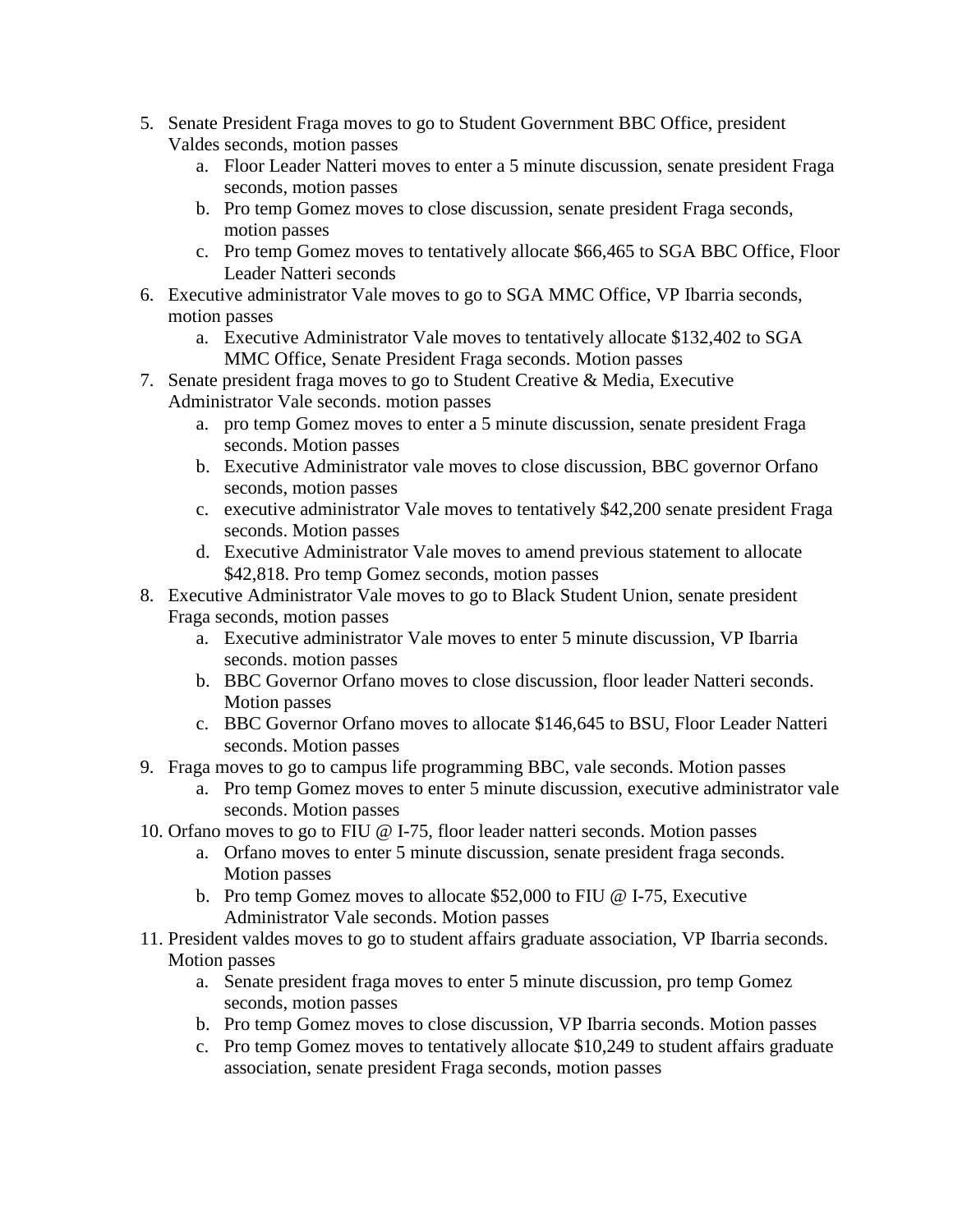- 12. Pro temp Gomez moves to go to veteran and military affairs, senate president fraga seconds. Motion passes
	- a. Pro temp Gomez moves to go into a 5 minute discussion, BBC Governor Orfano seconds. Motion passes
	- b. BBC governor orfano moves to close discussion, pro temp Gomez seconds. Motion passes
	- c. Pro temp Gomez moves to tentatively allocate \$43,000 to veteran and military affairs, President Valdes seconds. Motion passes
- 13. Senate president fraga moves to go to panther power, executive administrator vale seconds. Motion passes
	- a. Executive Administrator Vale moves to open a 5 minute discussion, pro temp Gomez seconds. Motion passes
	- b. Pro temp Gomez moves to extend discussion by 5 minutes, senate president fraga seconds. Motion passes
	- c. President Valdes moves to add 2 minutes to discussion, pro temp Gomez seconds. Motion passes
	- d. President Valdes moves to keep the allocation the same as last year, senate president Fraga seconds. Motion passes
- 14. Senate president Fraga moves to go to Convocation, executive administrator vale seconds. Motion passes
	- a. Floor leader Natteri moves to go into 5 minute discussion, president Valdes seconds. Motion passes
	- b. VP Ibarria moves to extend discussion by 5 minutes, senate president Fraga seconds. Motion passes
	- c. Executive Administrator Vale moves to tentatively allocate \$60,000. Senate president Fraga seconds. Motion passes
- 15. Executive Administrator Vale moves to go to university tailgate safety, VP Ibarria seconds. Motion passes
	- a. Executive Administrator Vale moves to open up a 5 minute discussion, senate president fraga seconds. Motion passes
	- b. President valdes moves to tentatively allocate \$5,170. VP Ibarria seconds. Motion passes
- 16. BBC Governor Orfano moves to go to Honors College, floor leader Natteri seconds. Motion passes
	- a. Pro temp Gomez moves to enter 5 minute discussion, Floor leader Natteri seconds. Motion passes
	- b. Pro temp Gomez moves to close discussion, BBC governor Orfano seconds. Motion passes
	- c. Pro temp Gomez moves to tentatively allocate \$22,926. Floor Leader Natteri seconds. Motion passes
- 17. Senate president Fraga moves to go to center for student engagement, VP Ibarria seconds. Motion passes
	- a. Executive Administrator Vale moves to enter 5 minute discussion, senate president Fraga seconds. Motion passes
	- b. Executive Administrator Vale moves to close discussion, pro temp Gomez seconds. Motion passes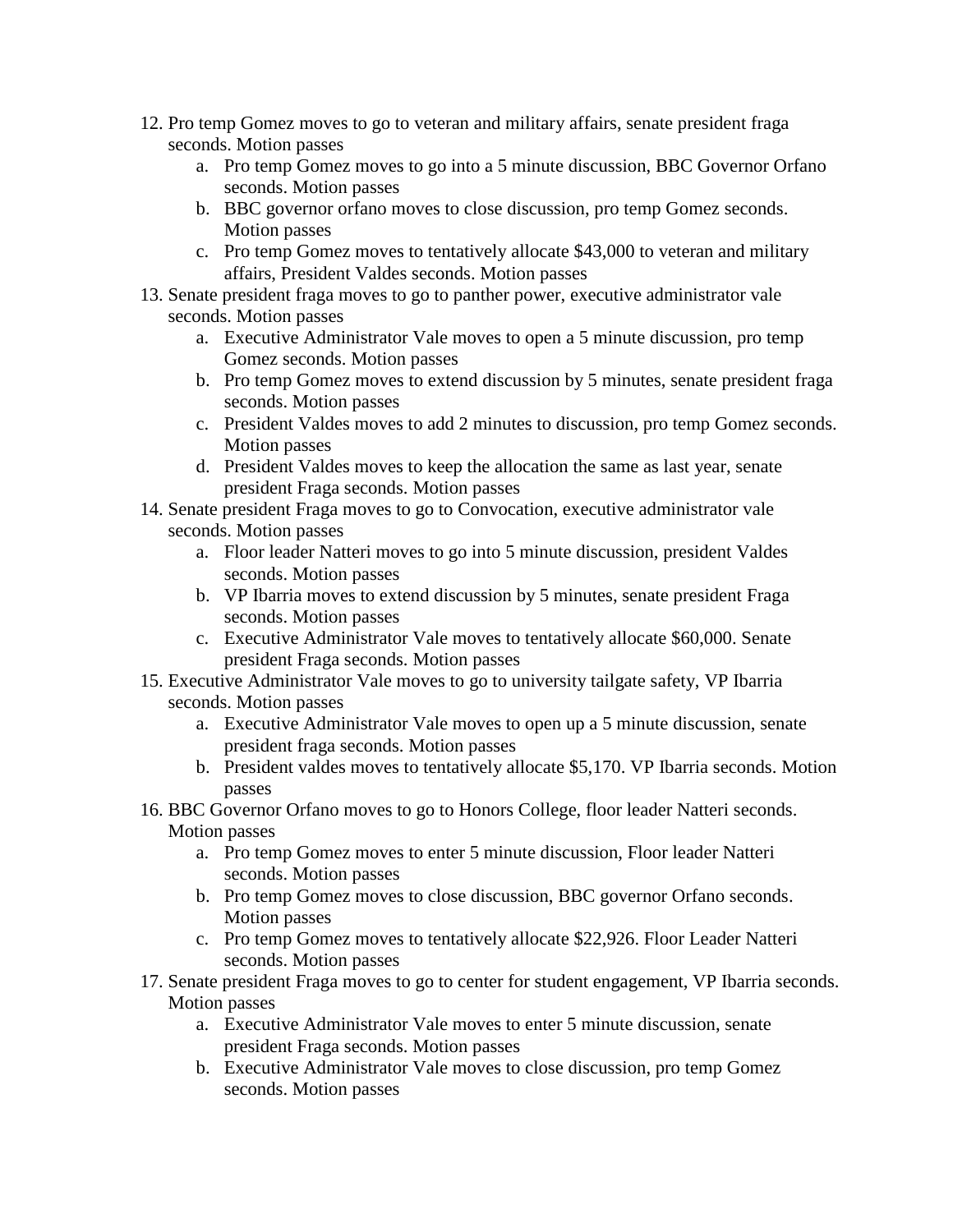- c. Executive Administrator Vale moves to tentatively allocate \$17,500. BBC Governor Orfano seconds. Motion passes
- 18. Pro temp Gomez moves to enter 5 minute discussion on further budget deliberations, president Valdes seconds. Motion passes
- 19. Pro temp Gomez moves to allocate \$286,301 to room rentals. Senate president Fraga seconds. Motion passes.
- 20. Senate president Fraga moves to go to student creative & media, pro temp Gomez seconds. motion passes
	- a. Pro temp Gomez moves to allocate \$22,818 to student creative & media
- 21. **Upon returning from lunch, the committee is ready to proceed with authorizations for allocations of funds**
- 22. Comptroller Rubido moves to introduce, debate, and vote on the letter of intention, president Valdes seconds. Motion passes
	- **a.** BBC Governor Orfano moves to enter 5 minute discussion, VP Ibarria seconds. Motion passes
	- **b.** Pro temp Gomez moves to close discussion, Executive Administrator vale seconds. Motion passes
- 23. Comptroller Rubido calls for amendments in letter of intention
	- **a.** Senate President Fraga: Include heads of each branch in discussion per each request for next fiscal years budget
		- **i.** Pro temp Gomez moves to open a 30 second discussion on this amendment, comptroller Rubido seconds. Motion passes
		- **ii.** Further amending the motion, proposal of SGA council line item will be consisted of student body president, comptroller, and senate president

## **b. Comptroller Rubido moves to adopt the letter of intent as amended, vale seconds. Motion passes**

| <b>SGA President Alexandra Valdes</b>       | Aye     |
|---------------------------------------------|---------|
| <b>SGA Vice President Alexandra Ibarria</b> | Aye     |
| Comptroller Alexander Rubido                | No Vote |
| <b>BBC</b> Governor Keanu Orfano            | Aye     |
| <b>SGA Floor Leader Giacomo Natteri</b>     | Aye     |
| Senate President Janelle Fraga              | Aye     |
| Senate President Pro Tempore Bryan          | Aye     |
| Gomez                                       |         |
| Executive Administrator Cristina Vale       | Aye     |

- **i. President Valdes moves to officially allocate** 
	- **1. APP Financial Wellness Program: \$2,387**
	- **2. Activity and Service Business Office: \$38,697**
	- **3. Bayview Hall Council: \$6,697**
	- **4. Black Student Union: \$146,645**
	- **5. BMI music license: \$37,980**
	- **6. Campus life BASE: \$670,000**
	- **7. Campus life programming @ BBC: \$66,000**
	- **8. Center for Leadership and Service BASE: \$260,000**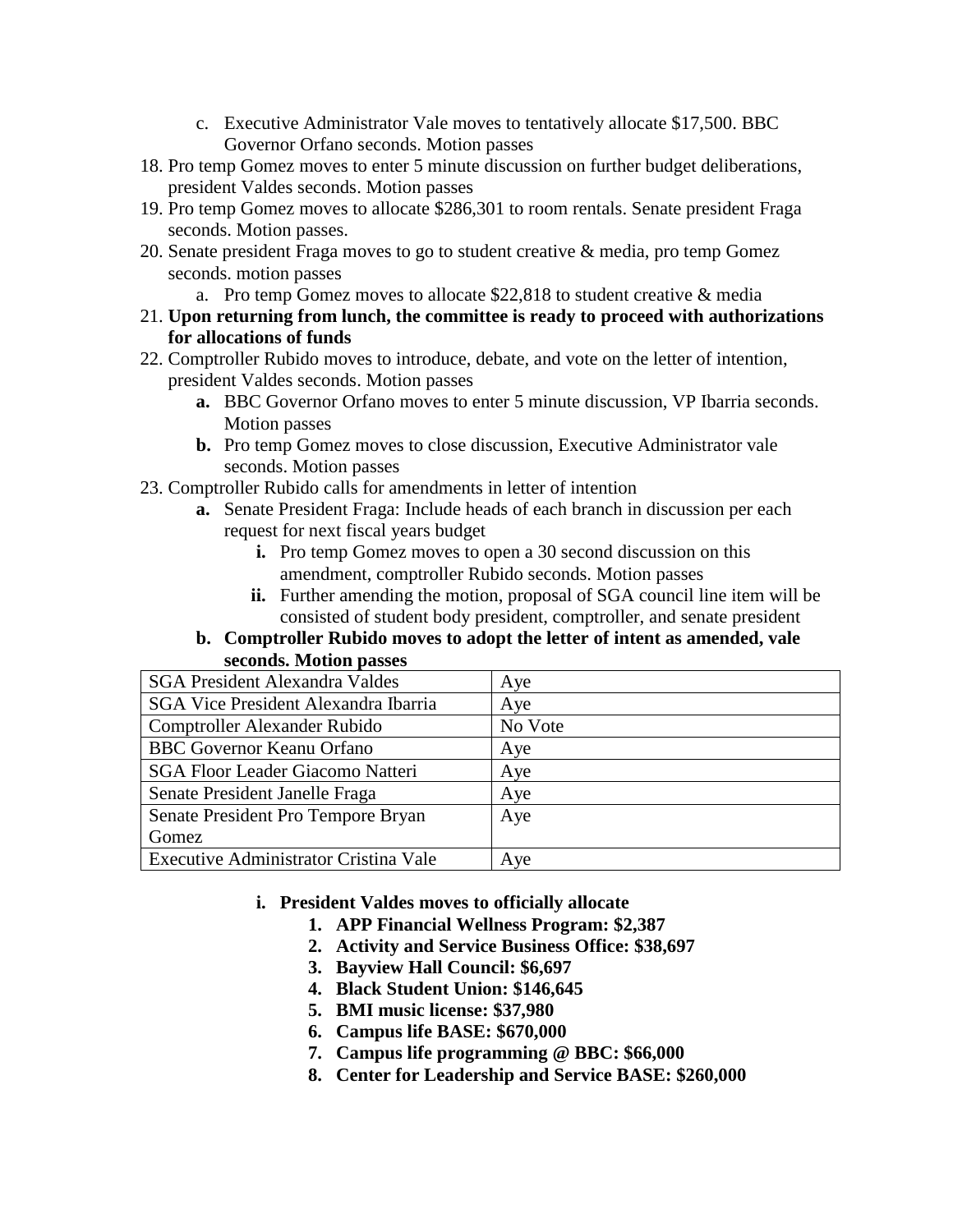- **9. Center for leadership and Service (relay for life, alternative breaks, roarathon): \$96,471**
- **10. Center for student engagement: \$17,500**
- **11. Children's Creative Learning Center: \$90,174**
- **12. Convocation: \$60,000**
- **13. FIU @ I-75: \$52,000**
- **14. FIU in DC: \$55,388**
- **15. FIU online: \$200,000**
- **16. Fraternity and sorority Life: \$160,000**
- **17. Graham Center BASE: \$3,002,145**
- **18. Homecoming: \$510,000**
- **19. Honors College: \$22,926**
- **20. International Student and Scholar Services: \$19,222**
- **21. LGBTQA: \$70,000**
- **22. Medical student council: \$92,000**
- **23. Model United Nations: \$147,287**
- **24. Multifaith council: \$4,959**
- **25. National First generation celebration Week: \$11,642**
- **26. Orientation and family programs: \$220,000**
- **27. Outstanding Student Life Awards: \$18,885**
- **28. Panther connect: \$59,538**
- **29. Panther power: \$8,500**
- **30. Registered Student Organization Council: \$320,000**
- **31. Room Rental: \$286,301**
- **32. SA tech center: \$8,059**
- **33. SGA BBC office: \$66,465**
- **34. SGA Council: \$859,403**
	- **a. Presidential Discretionary: \$49,500**
	- **b. Executive Branch: \$10,000**
	- **c. Legislative Branch: \$35,000**
	- **d. Special expense: \$2,750**
	- **e. Contingency: \$25,000**
	- **f. Recharge for finals: \$57,200**
	- **g. Blue books: \$3,000**
	- **h. Travel: \$30,000**
	- **i. Convocation shirts: \$7,700**
	- **j. SGA Banquet: \$2,750**
	- **k. Elections: \$3,300**
	- **l. Executive Board: \$20,000**
	- **m. Special Projects: \$22,000**
	- **n. Emoluments: \$154,000**
	- **o. Graduate and Professional Student Committee: \$300,000**
	- **p. Medallions and Stoles: \$1,100**
	- **q. Governor of BBC Discretionary: \$11,000**
	- **r. Marketing: \$11,000**